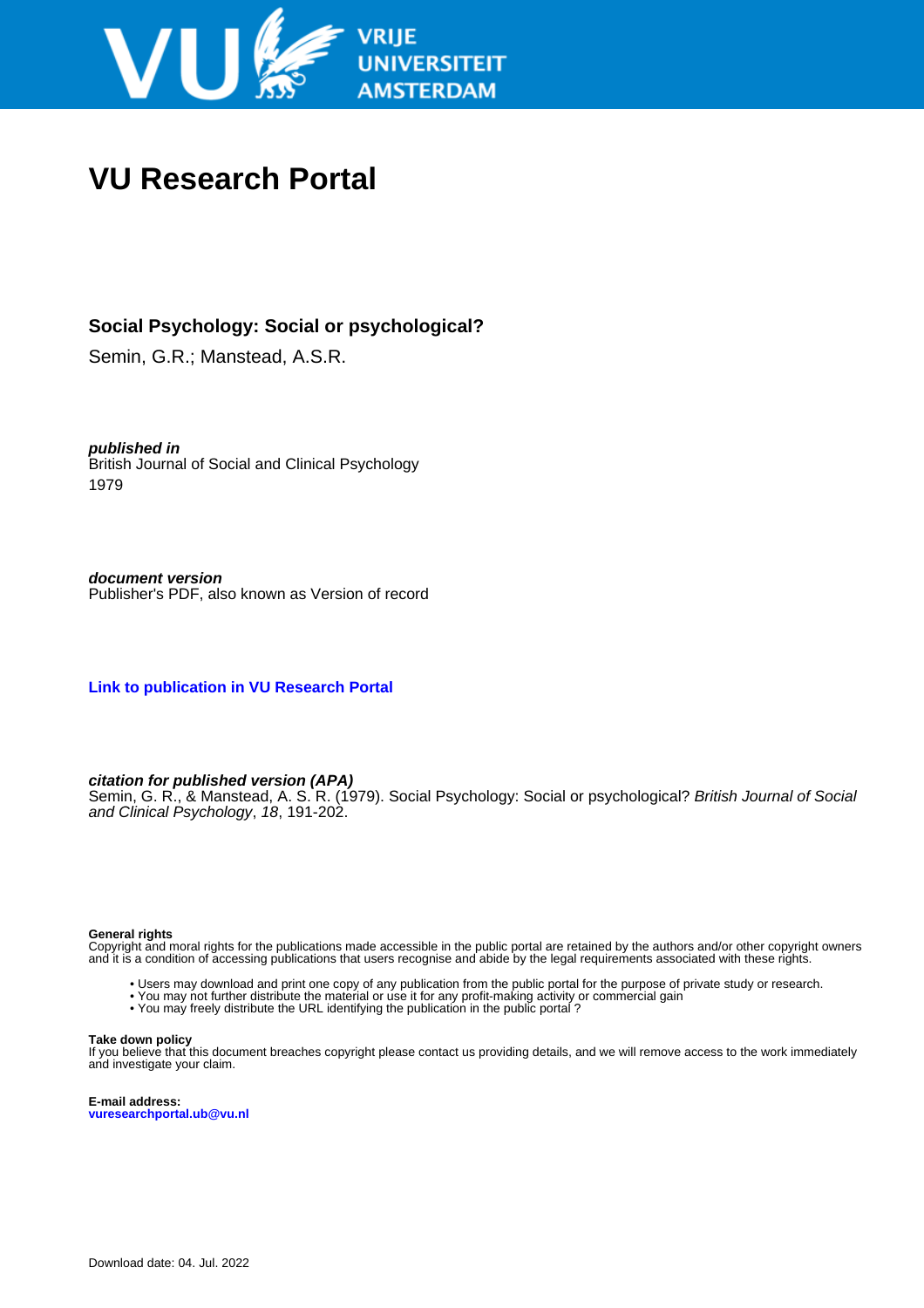# Social psychology: Social or psychological?

G. R. Semin and A. S. R. Manstead

It is argued that the difficulties inherent in present-day social psychology stem largely from the fact that insufficient consideration has been given to the psychological properties of social behaviour. An analytic distinction between nomic, idiosyncratic and reconstructive aspects of social behaviour is introduced and used to show that what is typically revealed in experiments is not the operation of *psychological* processes, i.e. the different ways in which individuals discover, apply and otherwise use the rules regulating everyday social life in pursuing their own purposes. Rather, it is argued that such investigations reveal merely the shared rules regulating behaviour in the situation under investigation, due to the fact that the experimental situation tends to enforce the operation of nomic models, thereby eliciting behaviour which does no more than reflect the sources of regulative influence working in experimental episodes. It is further argued that this emphasis on nomic social behaviour, together with a failure to distinguish between the social and psychological levels of analysis in social behaviour, leads to inferential dilemmas. A method (the thought experiment) is offered as a means of detecting the operation of nomic models. It is contended that once the nomic aspects of social behaviour are identified, it will be possible to study the psychological processes employed in utilizing rules. While the study of nomic aspects of social behaviour is seen as necessary, it is argued that different methodologies need also to be adopted in order to establish a psychologically informative social psychology.

A brief examination of social psychological journals provides convincing evidence that a high percentage of research activities within the discipline are experimental in nature. The explicit criteria guiding this preferred mode of inquiry are rigour, precision and causal inference. (Cf. sources on the use of the experimental method in social psychology: Aronson & Carlsmith, 1968; Runkel & McGrath, 1972; Crano & Brewer, 1973; Hendrick & Jones, 1972; inter alia; or in relation to psychology in general, e.g. Barratt, 1971.) Yet little has been said about the general properties of experimental behaviours, i.e. the interactions which take place within the experimental episode. Whatever the object of an experimental inquiry, a pervasive maxim seems to apply to the encounter between experimenter and subject; the maxim of anonymity.\* It is undoubtedly the case that in most experiments the relation between the experimenter and subject can best be described as that between two (or more) strangers who have a meeting of a highly contractual nature (cf. Holzkamp, 1972) and with specific temporal constraints. (This maxim also applies in most cases to the subjects brought together for group studies.) This paper consists of an inquiry into those *particular* types of social behaviour studied within mainstream experimental social psychology. While the nature of such behaviours has rarely been questioned, it should not be taken for granted that they are unproblematic.

In order to clarify the nature and implications of the problem pertaining to experimental behaviours, we shall begin by introducing an analytic distinction between three aspects of everyday social behaviour, and identify which of these aspects is most characteristic of experimental behaviours. The next section will discuss a parallel distinction, this time between the social and psychological aspects of social behaviour. By social aspects are meant the conventions, rules or background knowledge shared by members of a culture which enable them

\* The problematic nature of the subject-object relation in psychology was noted as early as 1933, by Rosenweig. Bentley (1937) noted '... (the) experiment prospered in the sense of the physicist and the physiologist but to the neglect of the organism regarded as an active and relatively independent living physical system and of certain of its operations' (p. 457). Concern with the consequent issues was not taken up seriously until relatively late in the history of experimentation in psychology (Rieken, 1958; Orne, 1959, 1962, 1969, 1970; Rosenthal, 1966; Rosenthal & Rosnow, 1969; Weber & Cook, 1972).

0007-1293/79/0602-0191 \$02.00/0 © 1979 The British Psychological Society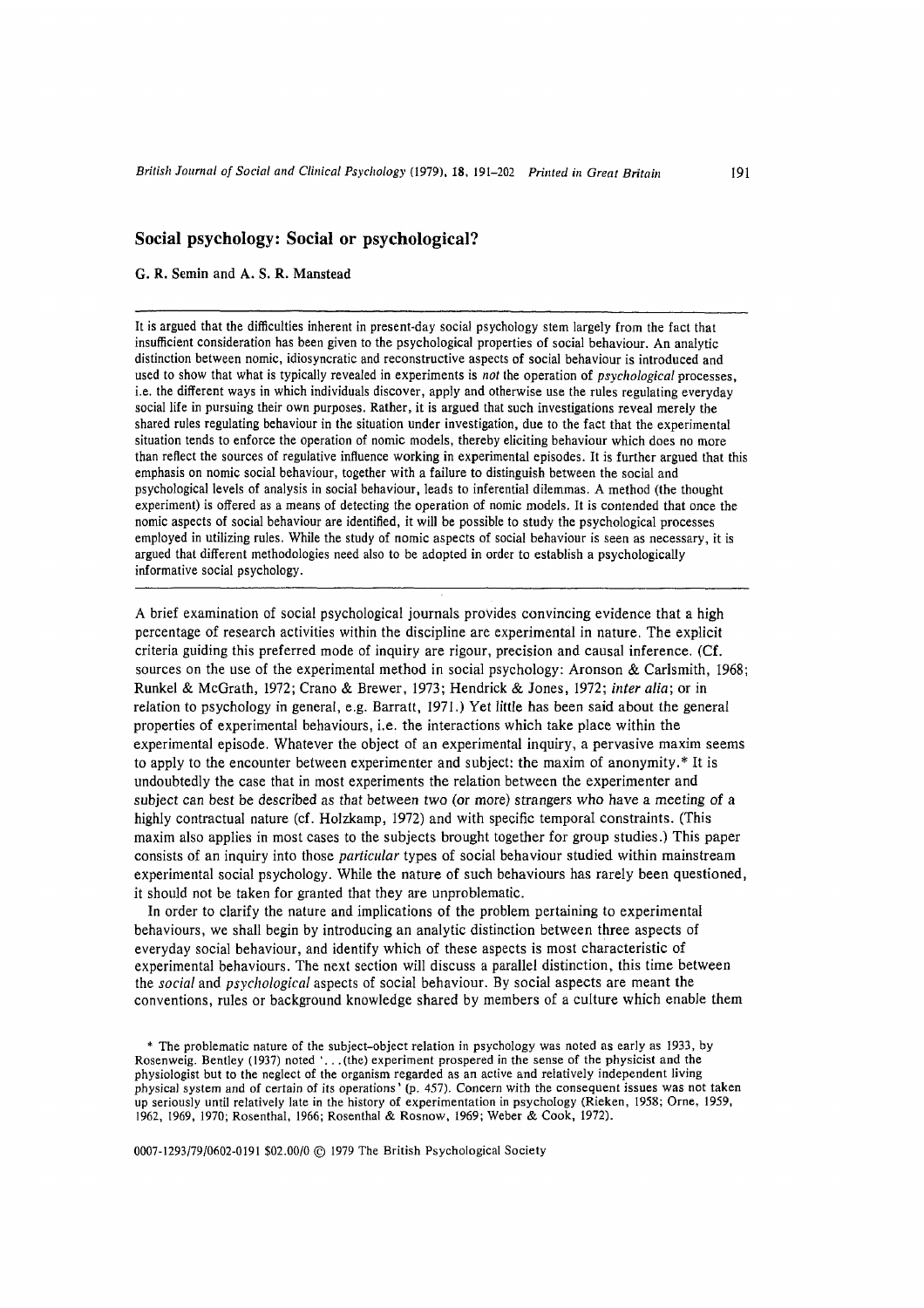to interact flawlessly, even as anonymous strangers. By psychological properties are meant those properties which enable the employment and deployment of such conventions, rules or shared background knowledge. It will be argued that these related distinctions have implications for the practice of social psychology, implications about both subject matter and methodology. The specific question which arises is whether experimental social psychologists are studying conventions or the properties enabling the use of such conventions. It will be argued that the difficulties inherent in present-day social psychology, which have already given rise to some comment (e.g. Smith, 1972; Gergen, 1973; McGuire, 1973; Schlenker, 1974; Elms, 1975, etc.), have arisen because insufficient consideration has been given to the psychological properties of social behaviour.

Finally, a general method is presented and discussed which in the view of the present authors develops directly from the earlier analysis of the nature of social behaviour, and which enables the identification of culturally shared and historically transient properties of social behaviour, as distinct from its transhistorical psychological properties.

### Three aspects of social behaviour

Episodes of social interaction contain various properties such as the use of highly conventionalized forms of verbal and non-verbal sequences, the strategies employed by individuals or groups in decoding incomprehensible conventions, the degree to which and the means through which personal or impersonal motives are displayed in social interaction, and so on. We suggest that these properties can be classified, and to this end we propose a broad analytic distinction between three general aspects of social behaviour; (a) nomic social behaviour,\* (b) idiosyncratic social behaviour, and (c) reconstructive social behaviour. All three aspects coexist simultaneously in any social interaction, although, as will be seen later, one may predominate over the others in specific episodes.

The first of these three aspects of social behaviour refers to behaviours which are highly consensual and, therefore, are understood and interpreted intersubjectively by all, or most, members belonging to the same culture (cf. Schütz, 1953, p. 7). (As will be apparent, this section owes a great deal to Schütz's phenomenological sociology, and borrows from it extensively, e.g. Schütz, 1932, 1953; Schütz & Luckmann, 1974.) The knowledge underlying nomic behaviours is implicitly available to the agent in the episode and potentially to his counterpart as 'everyman's knowledge' and is objective and anonymous, *i.e.* detached from the agent's and his counterpart's personal circumstances. This knowledge is part of our common-sense knowledge of the world and is of a highly socialized and shared nature. It, therefore, supersedes the unique or private knowledge of an agent which is determined through personal history. The essential characteristic of such knowledge is that it is functionally independent of the individual. We assume that this knowledge is encapsulated in what we shall call 'nomic models'.

Nomic models make possible the reciprocity of perspectives through their detachment from the uniqueness of the individual involved, and through the fact that in behaviour guided by such knowledge few individual aspects of personality and behaviour are expressed. They therefore facilitate the successful monitoring of one's behaviour in anonymous social situations, as well as the prediction of other persons' behaviours. Examples of episodes where nomic behaviours are preponderant over the two other aspects are manifold. All interaction which involves individuals in their capacities as occupants of clearly defined roles is characterized by nomic behaviour. Personal motives do not come to the foreground in such interaction. Thus, when I assume the role of a customer in a bank and draw money from an account, my immediate role enables the clerk behind the counter to attribute invariant motives to me, and in the same way I can attribute invariant motives to the clerk. The personal motives which guide our behaviours do not impinge on the encounter. I might be drawing money because I wish to repay a loan; the clerk might be behind the counter because he is replacing a colleague who is on vacation; but neither

\* The concept 'nomic' was suggested to us by Neil Warren in earlier discussions on this topic.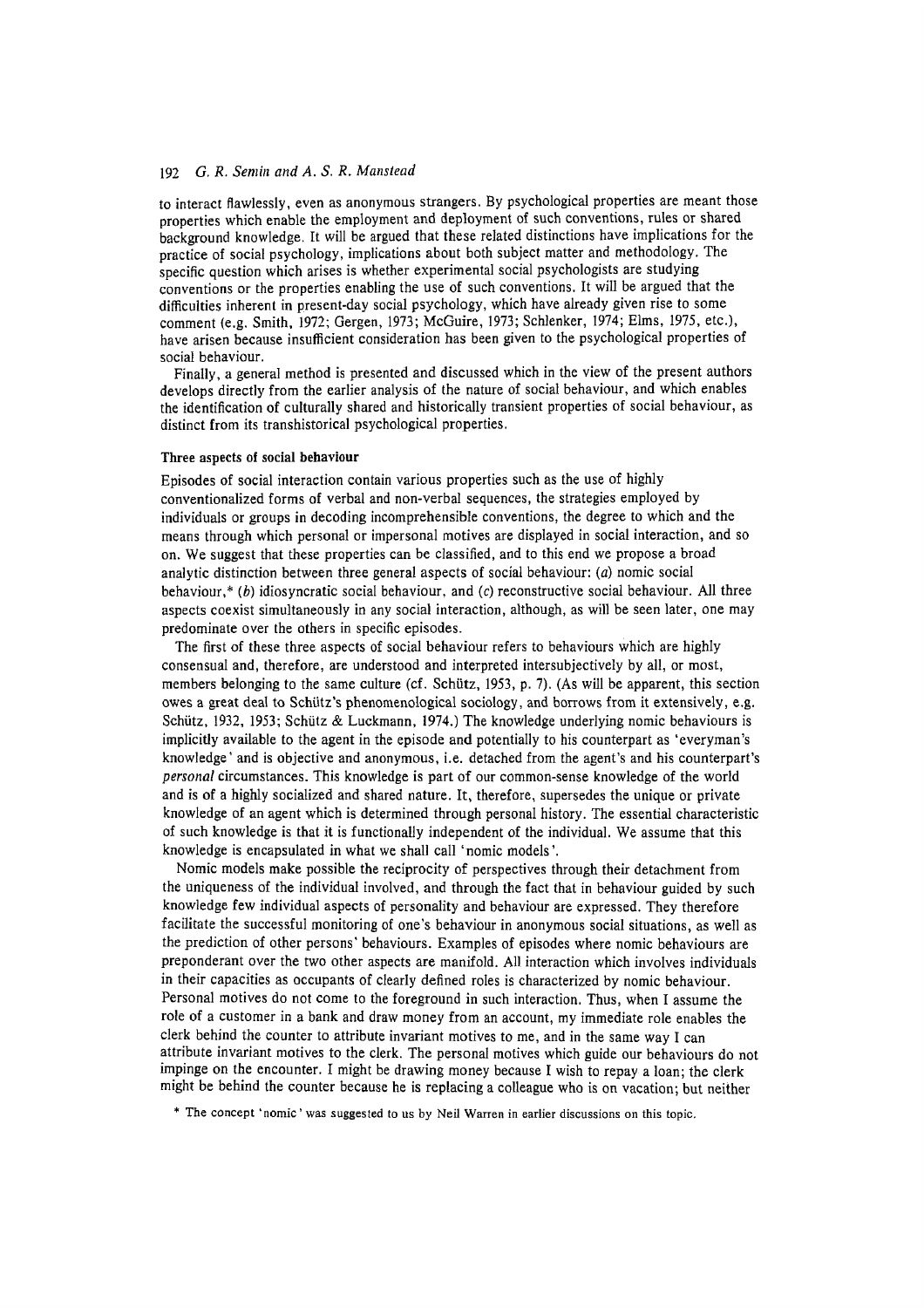of us needs to explain these personal motives on the other in order to complete the interchange. Schütz (1953) provides a fuller illustration of the interlocking assumptions and attributions which underpin such an anonymous encounter:

(1) I take it for granted that my action (say putting a stamped and duly addressed envelone in a mailbox) will induce anonymous fellowmen (postmen) to perform typical actions (handling the mail) in accordance with typical in-order-to motives (to live up to their occupational duties) with the result that the state of affairs projected by me (delivery of the letter to the addressee within reasonable time) will be achieved.

(2) I also take it for granted that my construct of the other's course-of-action type corresponds substantially to his own self-typification and that to the latter belongs a typified construct of my, his anonymous partner's, typical way of behaviour based on typically and supposedly invariant motives ('Whoever puts a duly addressed and stamped envelope in the mailbox is assumed to intend to have it delivered to the addressee in due time').

(3) Even more, in my own self-typification – that is by assuming the role of a customer of the mail service  $-I$  have to project my action in such a typical way as I suppose the typical post office employee expects a typical customer to behave. Such a construct of mutally interlocked behaviour patterns reveals itself as a construct of mutually interlocked in-order-to and because motives which are supposedly invariant. The more institutionalized or standardized such a behaviour pattern is, that is, the more typified it is in a socially approved way by laws, rules, regulations, customs, habits, etc., the greater is the chance that my own self-typifying behaviour will bring about the state of affairs aimed at (pp.  $19 - 20$ ).

The operation of nomic models has been explored by social psychologists in an area commonly referred to as 'implicit personality theory' (Bruner & Tagiuri, 1954). This research investigates the everyday assumptions regarding the relationships between personality traits which allow the generation of information about others from partial cues. There is a substantial body of evidence which suggests that implicit personality theory is strongly influenced by linguistic factors (cf. D'Anrade, 1965; Chapman, 1967; Rosenberg & Olshan, 1970), and that it is not very sensitive to the actual distribution of traits among stimulus persons (cf. Mulaik, 1964; Passini & Norman, 1966). It would seem, therefore, that implicit personality theory is to some extent a culturally supplied and intersubjectively agreed means of organizing our perception of other persons. As Hastorf et al. (1970) point out, however, this is not to say that each and every individual utilizes the theory in precisely the same fashion or invariably across different situations. Thus Koltuy (1962) showed that perceived intertrait relationships were usually stronger when perceivers rated people whom they did not know well, which suggests that implicit theories of personality are employed in a more objective fashion where anonymity prevails.

*Idiosyncratic* aspects of social behaviour are manifested in interactions between two (or more) individuals who share a (close) personal relationship. Within such interaction, each party is respected as a unique person with a unique biography, whose individuality unfolds through successive encounters with the other. While shared knowledge may also guide behaviour during such interactions, it is shared only by the parties to the relationship, and is therefore not functionally independent of the individuals involved. It is not suggested that close personal relationships are characterized by an uninterrupted flow of idiosyncratic social behaviour, but rather that idiosyncratic aspects are much more likely to predominate over the other two aspects within such relationships.

The third aspect of social behaviour, reconstructive refers to the ways in which individuals respond to modifications of the objective structure of the familiar known-in-common environment which make it difficult for them to interpret the situation within the framework of existing conventionalized knowledge. Demonstrations of the operation of reconstructive behaviour have been provided by the work of Garfinkel and his students (1967). For example:

Students were instructed to play tictacktoe and to mix their subjects by age, sex, and degrees of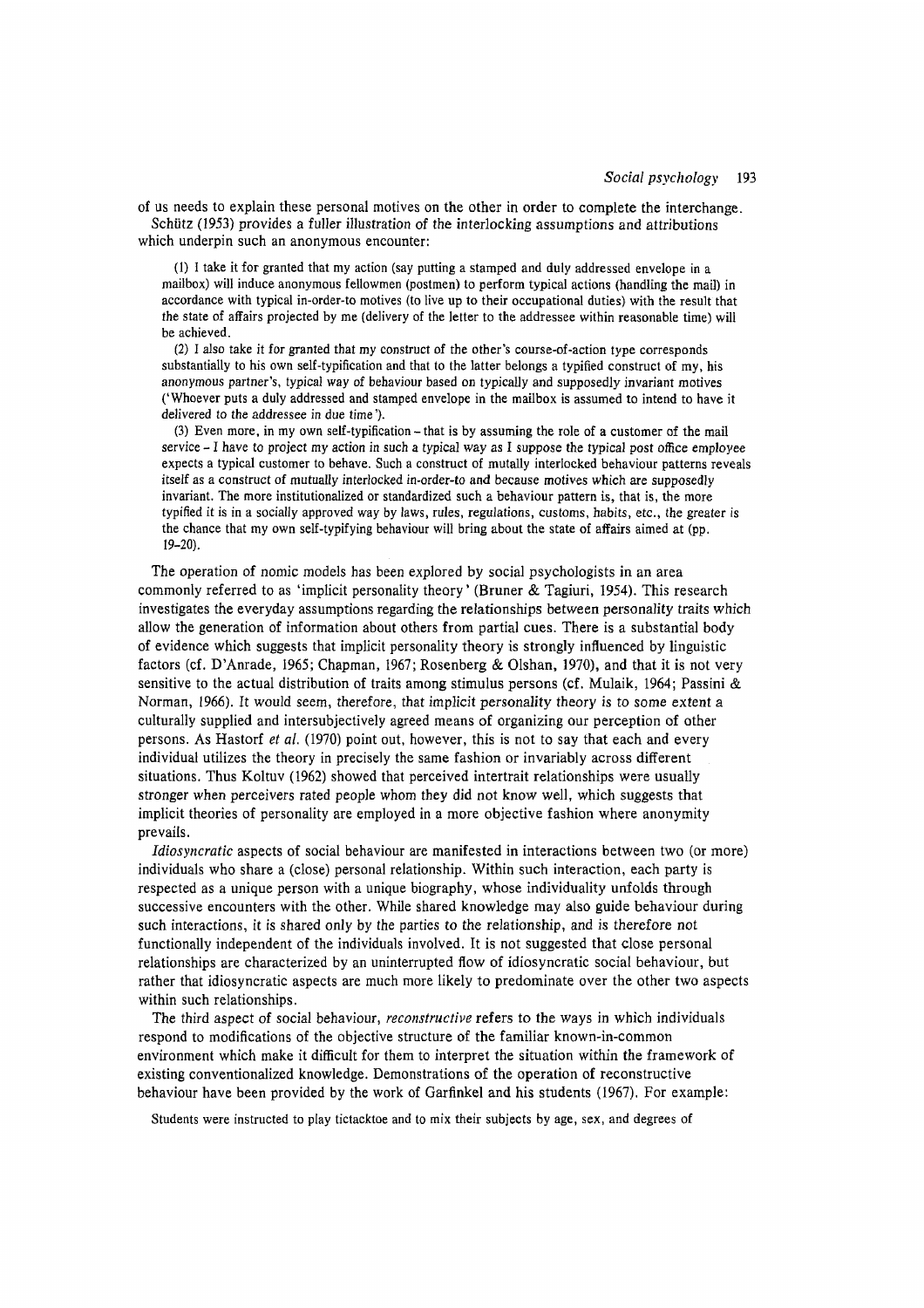acquaintance. After drawing the tictacktoe matrix they invited the subject to move first. After the subject made his move the experimenter erased the subject's mark, moved it to another square and made his own mark but without giving any indication that anything about the play was unusual. In half of 247 trials students reported that subjects treated the move with hidden but definite significance. Subjects were convinced that the experimenter was 'after something' that he was not saying and whatever he 'really' was doing had nothing to do with tictacktoe. He was making a sexual pass; he was commenting on the subject's stupidity; he was making a slurring or an impudent gesture (pp. 71-72).

This is an example of a situation where the individual has to manage the reconstruction of the situation by himself, without consensual validation. Alternatively, reconstructive social behaviour is invoked by situations where the individual does not have access to applicable models which provide guides to appropriate action. It is interesting to note that this guiding function is often adopted by a 'master-of-ceremonies' in everyday life, such as the undertaker at funerals, and nurses in hospitals, who provide such guides for persons who 'are' mourners and patients, respectively. Further examples of situations which invoke reconstructive behaviour can be found in studies of 'extreme environments', e.g. sensory deprivation, prisoner of war camps, etc. We are not directly concerned with this class of behaviours, interesting as they are, in the context of the present paper.

Finally, it is important to point out again that this threefold distinction between nomic, idiosyncratic and reconstructive aspects of social behaviour is in no way meant to imply that these three aspects operate exclusively of each other. We recognize that in most situations, social behaviour is an interactive product of all three aspects, and that the relative contributions of each aspect will vary depending on how the situation is defined by the individual.

# Principles of experimentation enforcing the anonymity maxim

Assuming for the moment the validity of the analytic distinction made in the preceding section, we now wish to argue that there are a number of principles guiding experimentation in social psychology which enforce the operation of nomic models. This implies  $(a)$  that the predominant testbed for social psychological theory revolves around the interaction of anonymous participants; and  $(b)$  that the knowledge tapped by experimentation consists mainly of the invariant motives manifested in the adoption of nomic behaviours. In other words, we shall argue that anomymity prevails in experimental encounters; that nomic aspects of social behaviour therefore predominate in such interactions; and that this is the consequence of certain 'principles' guiding the use of the experimental method, based in part on considerations derived from the scientific method, and in part on considerations extraneous to it. Gadlin & Ingle  $(1975)$ comment as follows:

...The experimenter-subject relationship is *depersonalized* because the 'objectivity' of the experimental method requires it... Our present methodology prescribes these relationships as impersonal ones, leads us to minimize the effects of 'personal' factors, turns our attention away from a consideration of the relationships, and facilitates treating our subjects as objects (pp. 1005, 1008)

The principles of experimental method contain explicit 'rules' concerning the contract between experimenter and subject(s) during the experimental episode. Let us identify some of these principles and rules:

(1) The experimenter has specific theoretical sentences which he wishes to translate into experimental sentences (some of the problems involved here will be discussed later in this paper). In devising his experimental realization the experimenter will be very concerned that the parts of the reality he wishes to mediate are equally and highly comprehended by all members of his participant population. This inevitably means that he will resort to nomic models in order to establish reciprocity of perspectives, given that he is encountering persons about whom he knows little (cf. (2) below) besides their cultural membership. In other words, the experimenter seeks to reduce error variance arising from differential interpretations of the situation within conditions.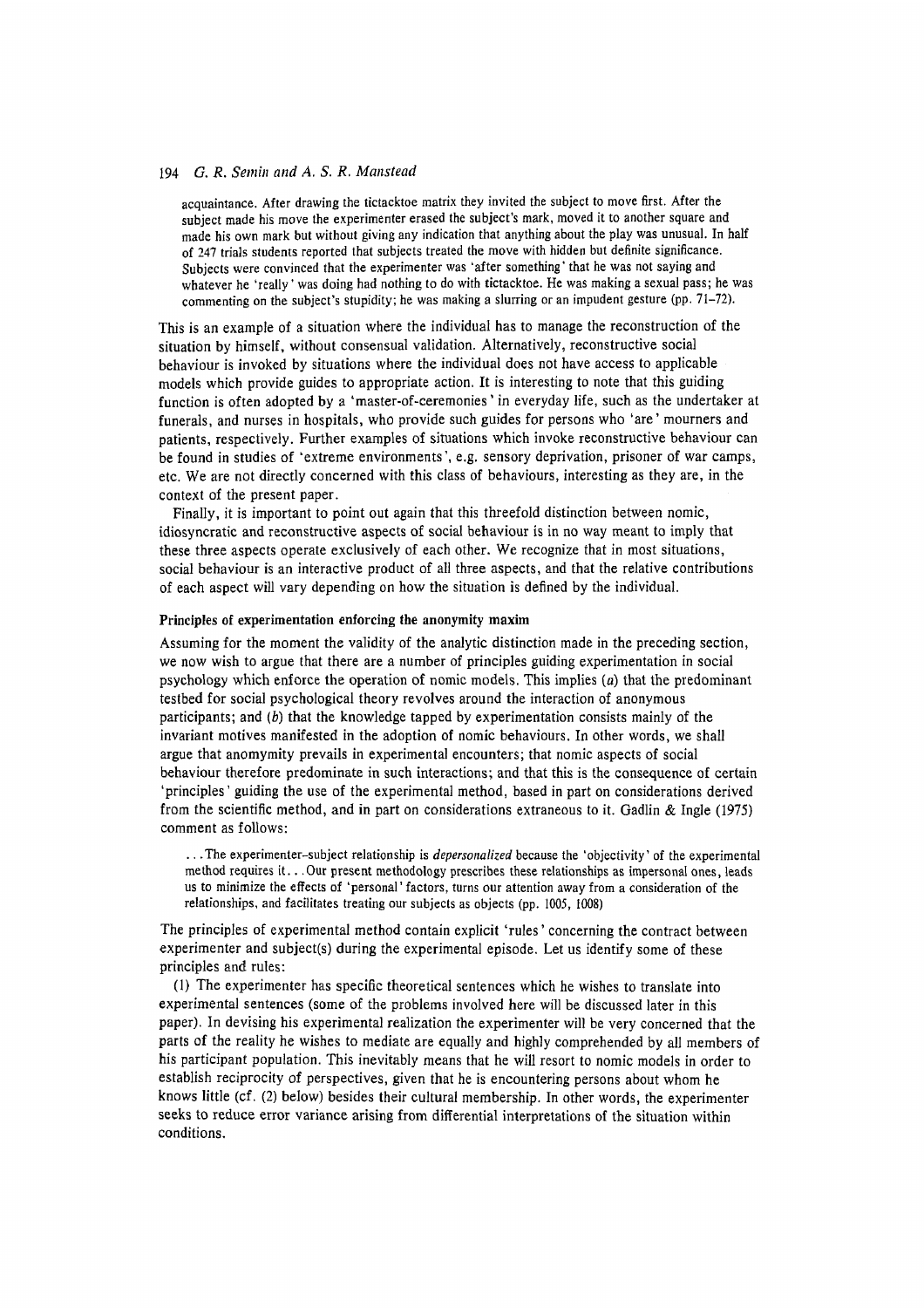(2) It is generally the case in psychological experimentation that experimenter and subject(s) know nothing about one another's biographies,\* which gives rise quite literally to anonymity. Where subjects interact during the course of the study, care is often taken to ensure that they do not know each other well, prior to the experiment.

(3) The subjects are usually unfamiliar with the particular ecological context of the inquiry and special care is often taken to ensure this. This context is generally the depersonalized atmosphere of the psychology laboratory, with its cubicles, observation rooms, and so on (cf. Adair, 1973).

(4) An authority relation between experimenter and subject is essential for the running of the experiment. If the subject simply decided that he was going to take matters into his own hands the experiment would rapidly be reduced to chaos.

(5) The experimental interaction has an episodic character, i.e. there is a very specific time constraint imposed on the encounter, and it is detached from all other events in the course of the subjects' everyday life (cf. Orne, 1962, 1970).

There are three further factors which encourage the operation of the anonymity maxim in experimental contexts. These are less explicitly derived from the use of the experimental method, but are no less important for that fact.

(6) The subject's desire to contribute to the experimenter's understanding will pressure him to take courses of action which are nomic rather than idiosyncratic in nature (cf. Weber & Cook. 1973, for a discussion of properties of the 'good' subject).

(7) The wish to contribute to 'scientific knowledge' may be thought of as a similar, but less personal pressure on the subject which also contributes to the elicitation of nomic behaviours.

(8) Most important, perhaps, is a general tendency within social psychological research to concentrate virtually exclusively on the exploration of issues within a situation-specific model (e.g. studies of group decision-making and polarization, interpersonal attraction, social facilitation, etc.). This ensures that the research problem is divorced from its peculiar historical and social context. In conjunction with the use of the interchangeable participant, who is likewise divorced from his biographical background, this type of research has led Bowers to conclude that '...the experimental method as generally employed is differentially sensitive to the impact of situational variables, and correspondingly insensitive to organismic variables' (1973, p. 302).

# **Inferential dilemmas**

Having argued that behaviour in experimental encounters is predominantly guided by nomic models, we shall now turn to the particular problems which beset the experimental social psychologist in his attempt to explain social phenomena. These are consequent upon a general failure to make sufficiently clear analytic distinctions between his usual object of inquiry, namely the psychology of social behaviour, and those aspects of social behaviour which are secondary to the psychological questions. It is contended that these problems arise largely as a consequence of faith in the experimental method.

The types of dilemma which result can best be illustrated if we proceed through the steps of hypothesis 'testing' in experimental social psychology. In its most general formulation hypothesis testing takes the following format: given some precipitating conditions (PCs), an intervening process (IP) will result in some consequent behaviour (CB). So:

$$
PCs \longrightarrow [IP] \longrightarrow CB.
$$

Since the point of departure for the empirical study of social behaviour is controlled

\* The general assumption is that biographical data are taken into account through sedimentary measures, i.e. personality indices. The irony of such a procedure is apparent in that these indices are predicated on nomothetic concepts of personality, and therefore trade on shared, rather than unique, aspects of the individual. For a fuller discussion of these points, see Bowers (1973); and for a pure example of the idiographic approach, see de Waele (1971).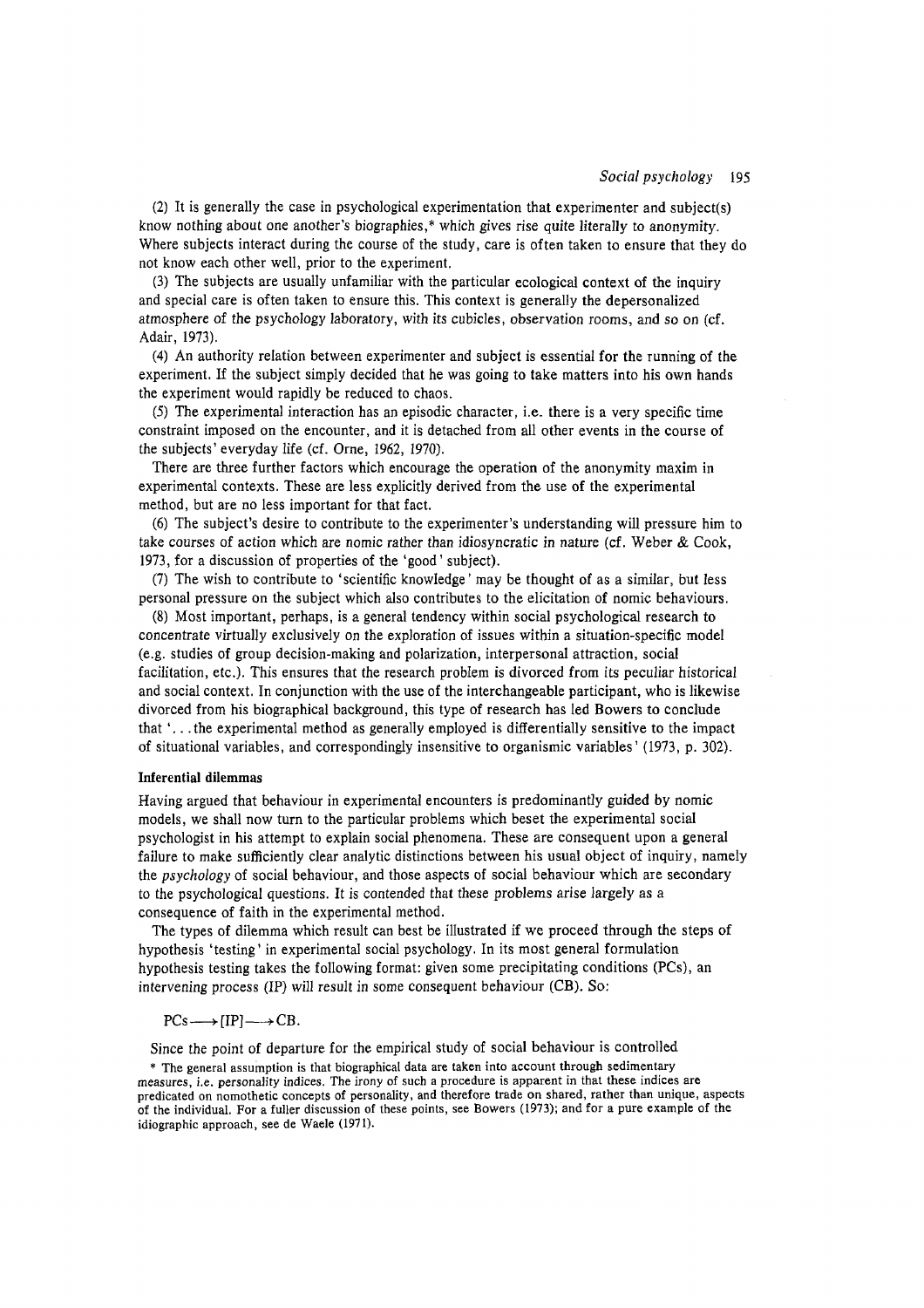observation, the variables to be manipulated and observed (PCs and CB) must be perceptible. In experimental social psychology it is usually the case that these are overtly accessible events.

The investigator has access to an enormous set of PCs and CB from which he can choose those to be incorporated in his study. The question which arises at this stage is: how does he arrive at one particular set of PCs and CB, rather than any other? In order to answer this we have to look at the possible 'sources' of PCs-CB sets available to him. It is generally expected and implicitly assumed that his PCs-CB set was derived from an 'explicit' theory which contains statements about the nature of IP, as well as abstract statements about the nature of PCs and CB. However, most, if not all, theories in social psychology do not lay down any specific criteria for the definition of the behaviour domains for which their formal deductive framework is applicable. It would appear that there are other equally likely sources of the derivation of PC and CB sets. One of these is the investigator's extra-theoretical implicit notions, based on nomic models which he employs in his everyday life, i.e. those models of social behaviour which were earlier identified as guiding behaviour in experimental episodes. Another readily accessible extra-theoretical source of hypotheses regarding the relationships between PCs and CB is knowledge derived simply from observations of regular and repeated contiguity between the two sets of events. Thus, there are three potential sources for the derivation of PCs-CB sets: (a) explicit theory; (b) implicit theory based on nomic models deployed in everyday life; and (c) naive empirical observations. Whatever the precise source of the final product, any experimental test of hypotheses can at best be described as a result of a mixed operationalization, based on any combination of the three above sources.

In fact, the argument that this mixed approach is the rule in experimentation is supported by the very fact that the sharp distinction which is made in the philosophy of science (cf. Hempel, 1966) between 'testing' and 'discovery' experiments, is not made in social psychological experimentation. This is partly due to the fact that demonstrated regularities of relations between PCs and CB are part and parcel of our everyday knowledge and therefore have the quality of self-evidence: consequently the explanation proffered to account for the intervening process, in itself a mixture between implicit and explicit theory, is often merely a description of rule patterns which operate in everyday life. As a result, social psychology has become an unsystematic account of rules rather than an account of processes guiding the use of these rules.

This last criticism applies particularly to 'theories of social behaviour' which are in fact explications of implicit nomic models. This, in our view, is exemplified by the Milgram (1963, 1965, 1974) obedience studies, or the polarization or so-called 'risky-shift' phenomenon (e.g. Stoner, 1961). Let us pursue the latter case a little further: the 'explanations' of the 'risky-shift' phenomenon often bear no relation whatsoever to the data collected. Most of the explanations (e.g. diffusion of responsibility and leadership) and the tests of these explanations have centred on hypothetical processes which are presumed to take place during the group discussion phase; but there are very few studies which have directly observed the processes which operate during this phase (cf. Cartwright, 1971, p. 376). It is evident that the 'explanatory frameworks' are simply explications of implicit models about the phenomenon under observation.

Where there is a theoretical statement resembling a formal deductive theory, e.g. dissonance theory, different types of problems are encountered. These arise as a consequence of the application of the neo-positivist model (which is concerned with the discovery of certain patterns in nature) to those consistent PCs-CB patterns which are generated by and for experimentation in experimental social psychology. Typical examples of the latter are the forced compliance, free choice and exposure-to-information 'paradigms'.

A formal deductive theory, in the shape of dissonance theory, is then developed, from which the laws of nature can be deduced, i.e. behaviour observed in the previously mentioned 'paradigms'. The particular problem which arises in this type of approach to the study of social behaviour is that the nature of the formal deductive theory is ambiguous: as Harré has observed.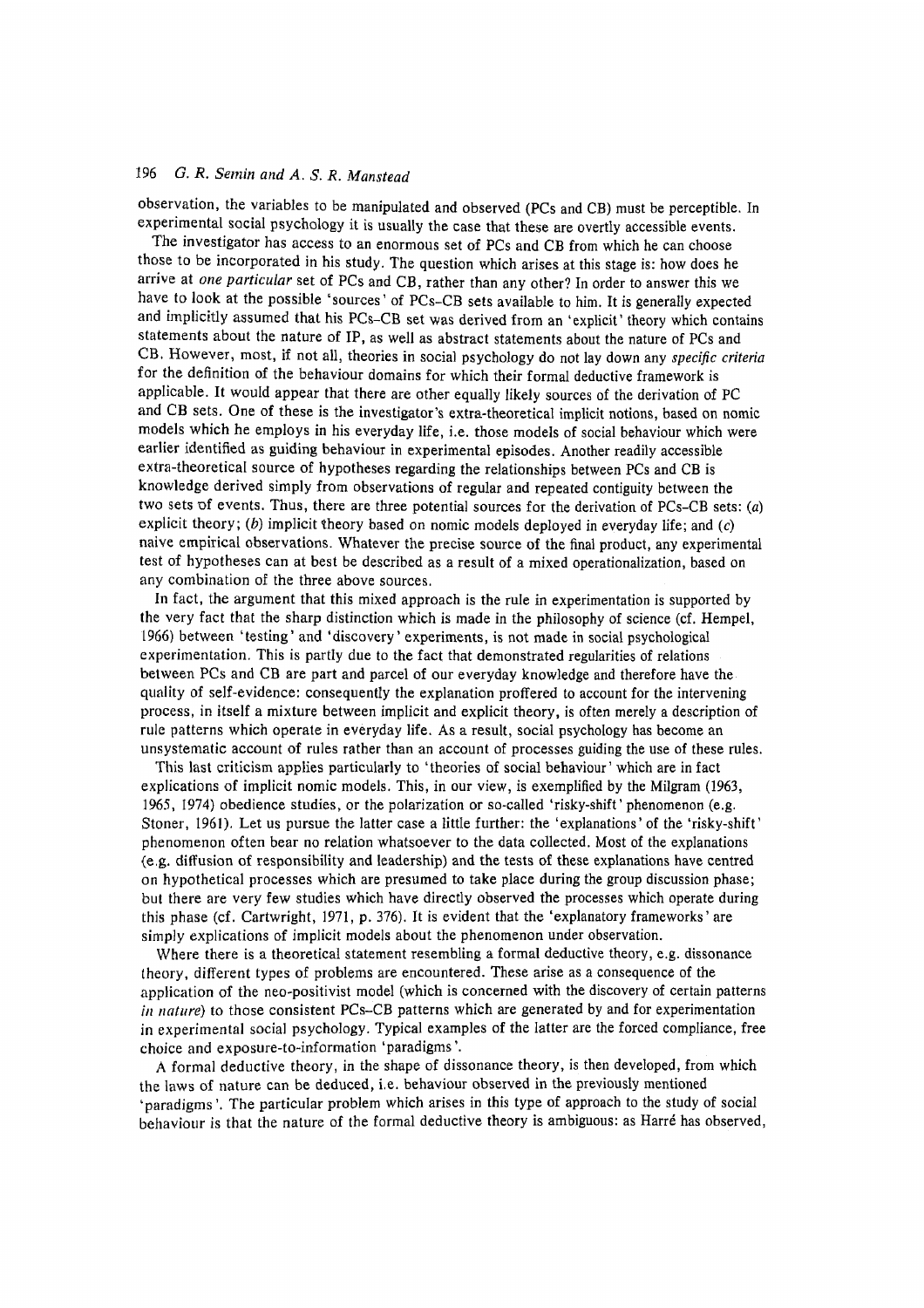it can either 'be treated as the device for bringing order into...data [or]...it can be treated as the name of a real state of mind whose phenomenology can actively be explored, and upon whose real existence the theory can be judged'  $(1974, p. 241)$ .

# The implications for social psychology

In our view the most important quality of behaviour guided by nomic models is its objectivity, i.e. its functional independence of the individual. For this reason, the exclusive study of nomic behaviour from a synchronic perspective is regarded as psychologically uninformative. Nevertheless, the view prevails that the experimental social psychologist should concern himself with the study of 'spontaneously' elicited behaviour (cf. Aronson & Carlsmith, 1968; Freedman, 1969; Mills, 1969). Such an approach, by definition of the scientific paradigm within which it operates, is *a-historical* and encourages concentration on nomic behaviours. Only in conjunction with a very specific methodology can the synchronic approach yield information about psychological processes. Let us examine the issues involved by using an example, and then suggest some possible means of overcoming the limitations we have described.

An example from the realm of language will serve as an illustration. It is obvious that an analysis of the syntactical rules utilized by speakers in sentence construction cannot in itself provide any insight into the speaker's psychological processes. Nevertheless, it is equally obvious that a full account of this rule system is essential to the understanding of psychological processes. This apparent contradiction can be resolved by bringing different methodologies, of a psychological nature, to bear on the issue. For example, the introduction of a diachronic perspective allows the analysis of acquisition of syntactical rules, while an idiographic approach within such a perspective enables the psychological analysis of deviations from these rules.

Even an analysis of conversational rules, from a non-linguistic point of view (cf. Sacks, 1972; Schegloff & Sacks, 1973), is uninformative about psychological processes. In analysing conversational rules pertaining to openings, turn-taking, closings, etc., one is defining the *domain* of a nomic model and the *boundaries* of its use in everyday life. This in itself reveals little about psychological processes, unless different methodologies are brought to bear. One possibility would be to attend to idiosyncracies in the use of conversational rules. As a note of caution it should be added that this kind of approach is only informative about psychological processes if the idiosyncratic performance reveals an underlying pathology in the individual; an anthropologically interesting but psychologically uninformative case is exemplified by Frake's (1964) analysis of how to ask for a drink in Subanun.

A second possibility would be to study the psychological implications of rule breaking. Again a cautionary note is needed. It seems possible that rule breaking results in the onset of an alternative rule repertoire which entails physiological responses and guides for coping behaviour (cf. Averill, 1974, 1975). The consequences of rule breaking are, therefore, only psychologically informative when the coping behaviour is of a reconstructive nature, i.e. where there is no immediate recourse to an existing nomic repertoire.

The third possibility is the ontogenetic approach to rule-acquisition behaviour, typical of a developmental method and exemplified by Piagetian genetic epistemology. A fourth possibility is to study the processes involved in rule search, elicitation, and application. This would entail the direct study of the cognitive processes involved in the deployment of nomic models.

We have sought to demonstrate that a large proportion of social psychological studies and theories relies on nomic models of social behaviour, not only with respect to the behaviours that are elicited in experimental tests of hypotheses, but also in the construction of the theories themselves: it is by no means clear when nomic 'language' ends and when data and theory 'language' begins. Given that it is indeed extremely difficult to make this distinction, we shall describe one method, the thought experiment, in an attempt to provide a means by which the operation of such models can be detected.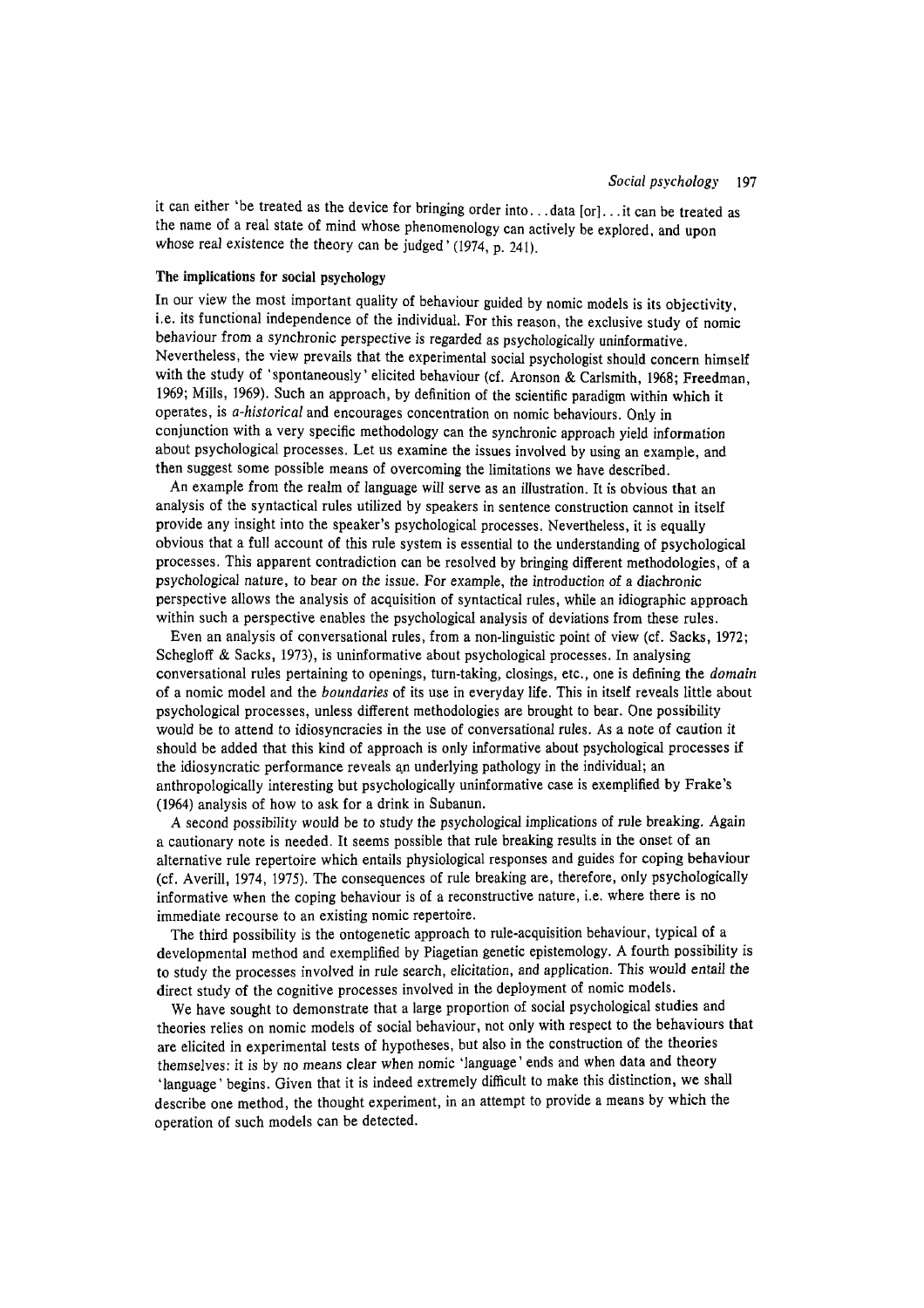# The thought experiment

So far we have endeavoured to identify the types of dilemma which beset causal inference in social psychology, and we have argued that these arise from  $(a)$  the type of framework adopted by investigators, and (b) assumptions and practices which arise either directly or indirectly from the use of the experimental method. We have also argued that the behaviours elicited in experimental encounters are predominantly based on nomic models which are extensively shared by members of a culture. It might, however, be argued that the generation of regular patterns of PCs and CB relations is based on 'laws' extraneous to shared knowledge. We shall now briefly outline the rationale for a method which enables the detection of the operation of nomic models in experimental episodes. This method may also prove to be a powerful means of revealing the nomic models utilized in everyday life.

The methodology of the thought experiment (Gedankenexperiment) which will be outlined has similarities to earlier formulations and discussions of this technique (e.g. Müller, 1911; Mach, 1920; Ach, 1935). Let us therefore begin by summarizing the premises underlying the thought experiment in these early formulations and subsequently discuss the method we have derived for use in the present context.

In its previous formulations, the thought experiment is generally seen as a heuristic device, which can either be a precursor to the laboratory experiment proper (cf. Mach, 1920, p. 187) or as a device '...confronting the scientist with a contradiction or conflict implicit in his mode of thought '(Kuhn, 1968, p. 228). The function served by the thought experiment is very close to that of the laboratory experiment, the basic difference being that the experiment is conducted in the mind of the investigator rather than in reality. Thus, experimentally plausible but practically unrealizable manipulations and conditions can be created. Kuhn (1968, p. 211) cites as an example the famous train experiment used in Einstein's popularization of relativity theory.

The type of thought experiment referred to above is labelled the thought experiment improper (uneigentliches Gedankenexperiment) by Müller, who contrasts it with the thought experiment proper (eigentliches Gedankenexperiment). He maintains that this latter type of thought experiment is the one which is more directly relevant for psychological experimentation (Müller, 1911, p. 153ff; cf. also Ach, 1935, pp. 36-37). Thought experimentation in this latter context entails empathy (Einfühlung), described by both Ach and Müller as a process through which the scientist observes particular behaviours which are consequences of internal states and, by means of a mental *(innerliches)* understanding, is able to empathize with the thoughts and feelings of others which occur in a given situation.

Underlying all these suggestions regarding the nature and role of the thought experiment is one basic premise, namely that the execution of any thought experiment rests upon prior experience of 'nature'. In other words the performance of the thought experiment relies entirely on the knowledge that the person has available to himself at the time of conducting the thought experiment as a member of the same culture as those he is studying (cf. Müller, 1911, p. 148ff; Mach, 1920, p. 183; Ach, 1935, p. 34; Kuhn, 1968, pp. 221-228). This premise is also basic to the methodology we shall now describe.

Since we have argued in the previous sections that the behaviours taking place in experimental situations are based on nomic models which are intersubjectively shared with a culture, it follows that a disinterested observer, i.e. one who has no involvement in the experimental episode, and who has no access to the backgrounds and personal histories of the participants, should be able to predict their behaviour. If he is able to do this, then nomic models must be guiding experimental behaviour. The rationale for this conclusion is neatly expressed by Schütz (1953) in a passage discussing actor-observer relations:

The motives of the observer are not interlocked with those of the observed person or persons; he is 'tuned-in' upon them but not they upon him. In other words the observer does not participate in the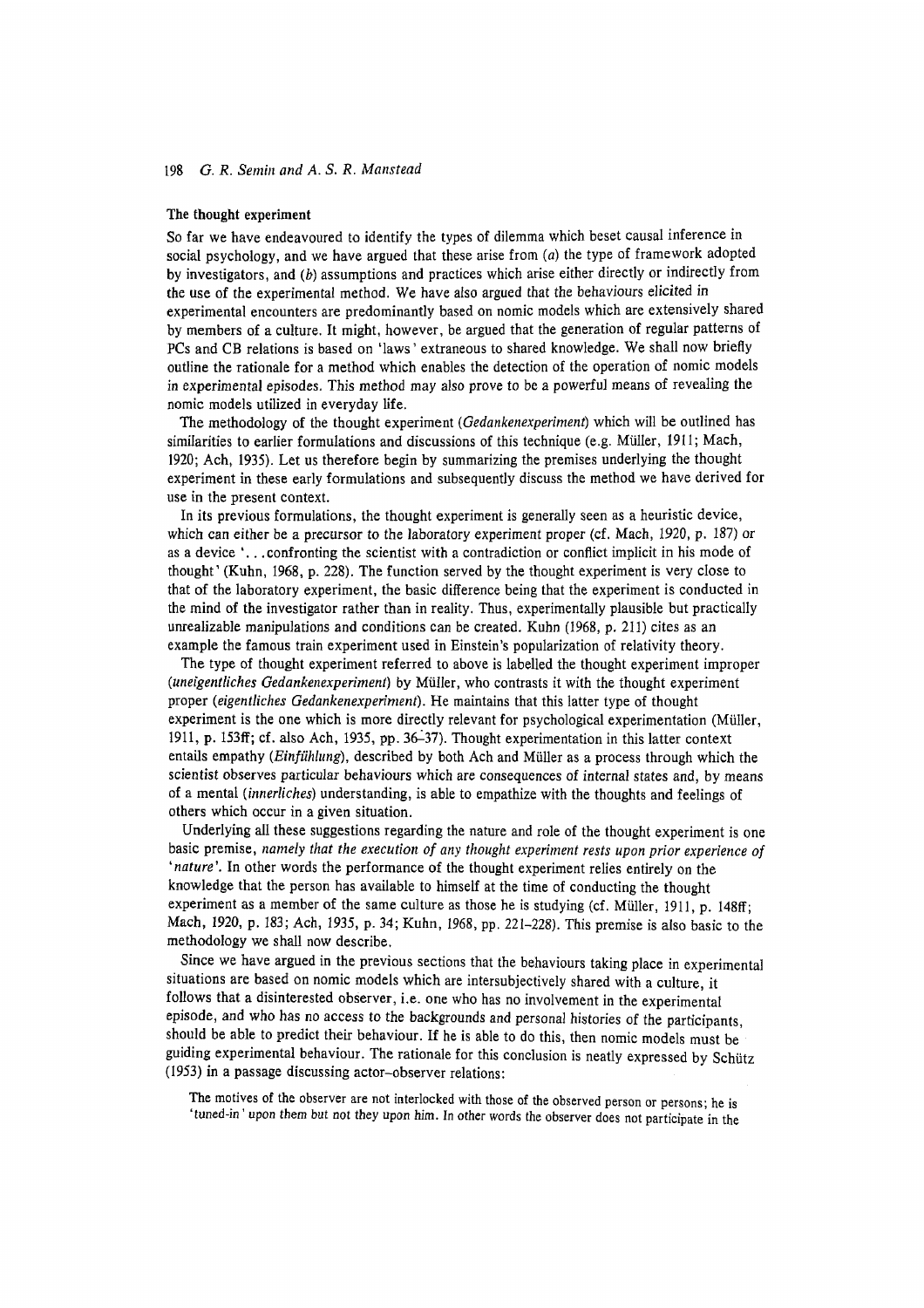#### Social psychology 199

complicated mirror-reflexes by which in the interaction pattern among contemporaries the actor's in-order-to motives become understandable to the partner as his own because motives and vice versa. Precisely this fact constitutes the so-called 'disinterestedness' or detachment of the observer...Thus his system of relevances differs from that of the interested parties and permits him to see at the same time more or less than what is seen by them. But under all circumstances, it is merely the manifested fragments of the action of *both* partners that are accessible to his observation. In order to understand them the observer has to avail himself of his knowledge of typically similar patterns of interaction in typically similar situational settings and has to construct the motives of the actors from that sector of the course of action which is patent to his observation. The constructs of the observer are, therefore, different ones than those used by the participants in the interaction, if for no other reason than the fact that the purpose of the observer is different from that of the interactors and therewith the systems of relevances attached to such purposes are also different. There is a mere chance, although a chance sufficient for many practical purposes, that the observer in daily life can grasp the subjective meaning of actors' acts. This chance increases with the degree of anonymity and standardization of observed behaviour (p. 20, latter emphasis ours).

To extend this line of reasoning a little further, we would argue that thought experiments performed by observers will be predictive of so-called 'actual and spontaneous' experimental behaviours, since the latter are based on nomic models which satisfy precisely those criteria which are necessary for an observer to make accurate predictions, namely standardization within a culture and anonymity of behaviour. We therefore suggest the methodology of thought experiment as a viable means of detecting the operation of nomic models. Thought experimentation entails the replication of an experimental episode, and the prediction by an observer of the dependent variable employed in the original study. Of course such an approach has been employed before, both in connection with the method of interpersonal simulations (Bem, 1967, 1972) and in some more sophisticated examples of role-playing studies (e.g. Mixon, 1972). From the perspective developed in this paper, the interpersonal simulation *method* is a special case of the thought experiment, although the rationale of self-perception theory naturally does not have any affinity with the present framework at all. Mixon's use of a role-playing methodology in his re-examination of the processes responsible for the outcomes of Milgram's well-known studies of obedience (e.g. 1963, 1965) provide a better illustration of how thought experimentation could serve to diagnose the operation of nomic models. Mixon (1972) was highly successful in replicating Milgram's original findings, even though his 'observer-subjects' merely listened to a 'script' which described Milgram's experiment, and then made predictions regarding the percentage of obedient subjects and the mean shock level administered. More importantly, however, Mixon was able to manipulate the amount of predicted obedience by changing certain elements in his script. While Milgram accounts for his own findings in terms of the psychology of 'the agentic state', which in his view is characterized by 'shifts in the pattern of neurological functioning...and...an alteration of attitude  $(1974, p. 133)$ , Mixon was able to provide a rather more economical explanation. He found that those changes in his script which produced massive alterations in the amount of obedience predicted by his observer-subjects all pertained to the presence of safeguards which prevent experimental participants coming to any harm. Thus, the absence of the verbal labels (e.g. 'Danger: Severe Shock') on the shock-generator, which flatly contradicted the experimenter's assurances that the shocks were not harmful, greatly increased predicted obedience; on the other hand, changes such as having the experimenter appear 'worried and agitated' rather than 'calm and confident' when the learner began to pound the wall greatly reduced predicted obedience. In short, Mixon's role-playing replications show that what is generally taken to be a *psychologically* informative demonstration of the failure of individual morality is more adequately explained in terms of the roles and rules which are typically perceived to be operating in experimental encounters.

The thought experiment need not be utilized exclusively as a counterpart to the laboratory experimental approach in studying social behaviour, but further discussion of the properties of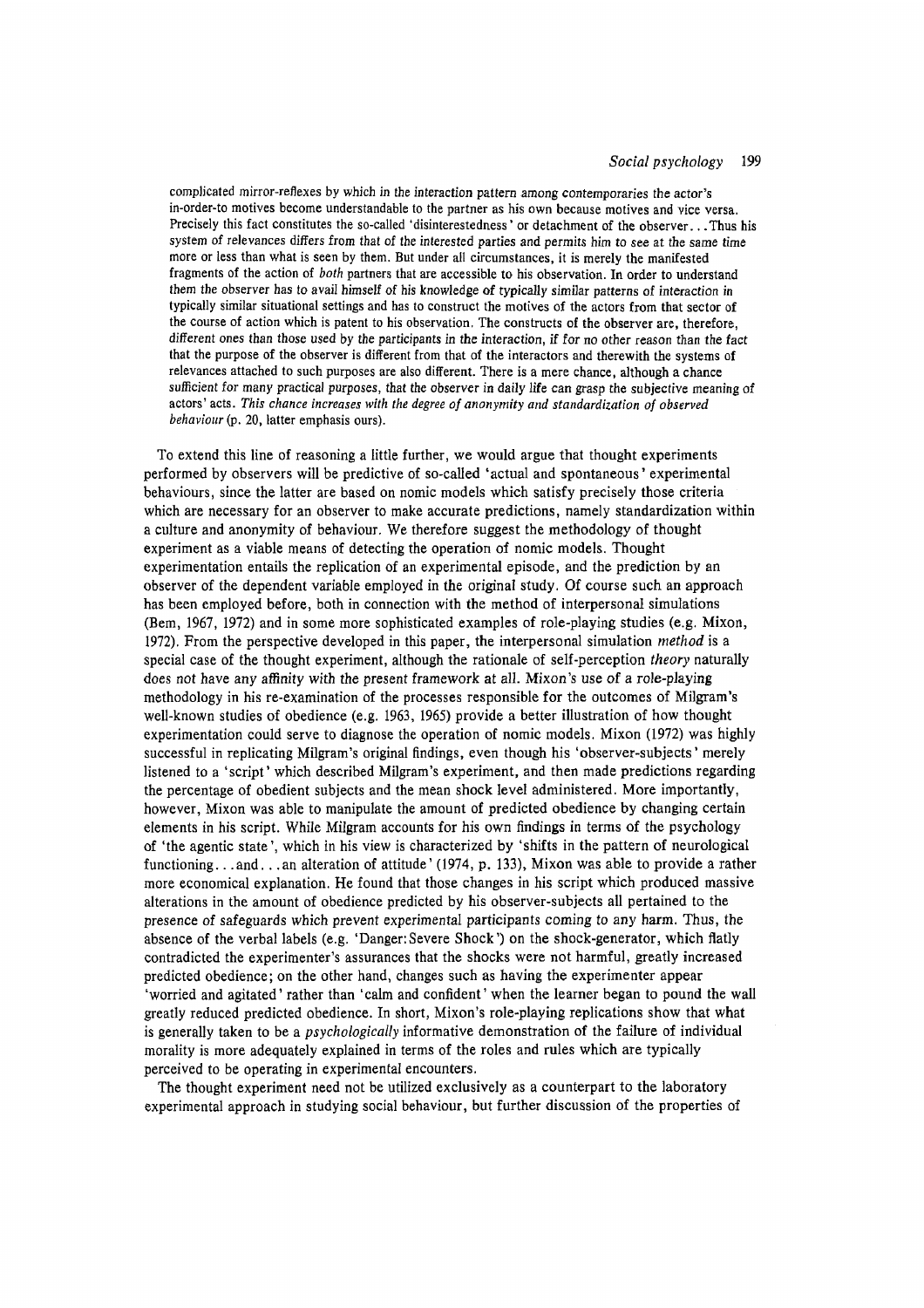this method are beyond the scope of the present paper. The central relevance of the method in the context of this paper pertains to the facilities which it affords in the detection of nomic models.

### Conclusion

A pervasive quality of nomic models is the autonomy which they have acquired as guides for social behaviour. We would argue that this quality has implications for the reconsideration of the social and psychological in social psychology. In so far as nomic models are situationally elicited models for the execution and monitoring of behaviour in social situations, which are highly habitualized and detached from biographical circumstances and are thus objective and anonymous, they represent the 'structure' of social behaviour. It appears to us that there is a need to clarify the distinction between the 'works' of social behaviour and its 'rules' (cf. Semin & Rogers, 1973). The processes involved in the *definition* of the situation and the ensuing processes of search, elicitation and application of 'adequate' nomic models, are the works of social behaviour; while nomic models might be said to embody the rules of social behaviour. Because this distinction is not generally made in social psychology, it seems to us that there has been some confounding of these two aspects of social behaviour, with the psychological aspect remaining very much the poor relation. Our analysis suggests how we might begin to study these more individual and personal aspects of social behaviour. Thus, the distinctions we have made point on the one hand to a psychological social psychology concerned with search, elicitation, and application processes; and, on the other, to a sociological social psychology concerned with rule structures. In the case of psychological social psychology, the 'social' is regarded as one of a number of ways in which cognitive processes can be studied, and comparable in this respect to the methods of achieving the same goal which are afforded by, for example, developmental psychology or cross-cultural psychology. However, it is also important to have a precise understanding of the rules which are involved in social behaviour, and it seems possible that this enterprise can be tackled most adequately by following a form of inquiry which has the explication of rules in social behaviour as one of its fundamental objectives, namely ethnomethodology. Given a fuller understanding of the role played by rules in social behaviour, it will become possible to tackle the social in social psychology and begin studying the psychology involved in social behaviour.

# Acknowledgements

The authors are grateful to Marie Jahoda, Charles Turner and an anonymous reviewer for their detailed and helpful comments on an earlier draft of this paper.

### References

- Асн, N. (1935). Analyse des Willens. In E. Aberhalden (ed.), Handbuch der biologischen Arbeitsmethoden, Abt. VI, Teil E. Berlin-Wien: Urban & Schwartenberg.
- ADAIR, J. C. (1973). The Human Subject: The Social Psychology of the Psychological Experiment. Boston: Little Brown.
- ARONSON, E. & CARLSMITH, J. M. (1968) Experimentation in social psychology. In G. Lindzey & E. Aronson (eds), The Handbook of Social Psychology, 2nd ed., vol. 2, pp. 1-79. Reading, Mass.: Addison-Wesley.
- AVERILL, J. R. (1974). An analysis of psychophysiological symbolism and its influence on theories of emotion. Journal of Theory of Social Behaviour, 4, 147-190.
- AVERILL, J. R. (1975). Emotion and anxiety: Socio-cultural, biological, and psychological determinants. In M. Zuckerman & C. D.

Spielberger (eds), Emotions and Anxiety: New Concepts, Methods and Applications. Hillsdale. N.J.: Laurence Erlbaum.

- BARRATT, P. E. H. (1971). Bases of Psychological Methods. New York: Wiley.
- Вем, D. J. (1967). Self-perception: An alternative interpretation of cognitive dissonance phenomena. Psychological Review, 74, 183-200.
- BEM, D. J. (1972). Self-perception theory. In L. Berkowitz (ed.), Advances in Experimental Social Psychology, pp. 1-62. New York: Academic Press.
- BENTLEY, M. (1937). The nature and uses of experiment in psychology. American Journal of Psychology, 50, 452-469.
- BERGER, P. L. & LUCKMANN, T. (1967). The Social Construction of Reality. Harmondsworth, Middx: Penguin.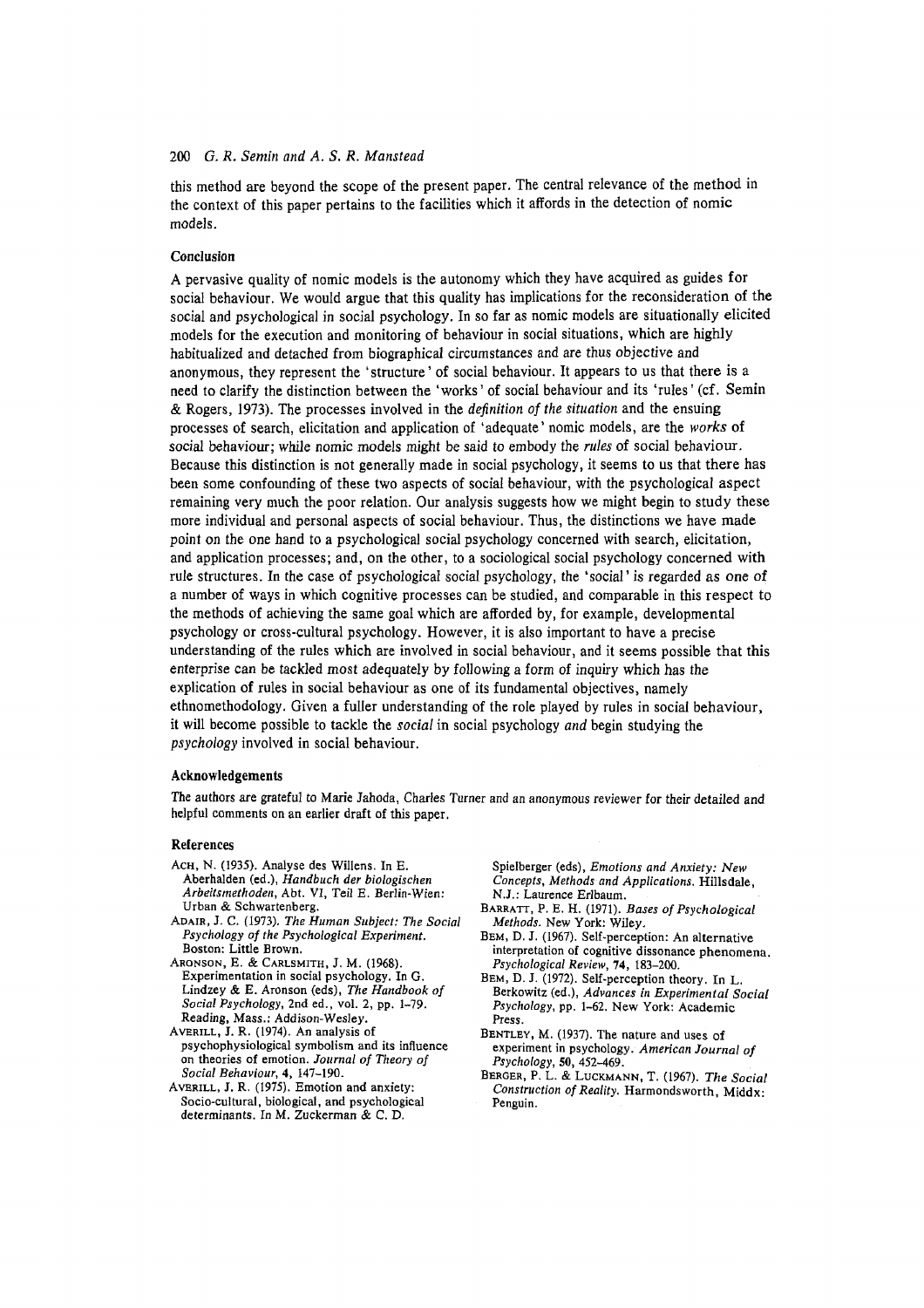- BOWERS, K. S. (1973). Situationism in psychology: An analysis and a critique. Psychological Review, 80, 307-336.
- BRUNER, J. S. & TAGIURI, R. (1954). Person Perception. In G. Lindzey (ed.), Handbook of Social Psychology, vol. 2. Reading, Mass.: Addison-Wesley
- CARTWRIGHT, D. (1971). Risk taking by individuals and groups: An assessment of research employing choice dilemmas. Journal of Personality and Social Psychology, 20, 361-378.<br>CHAPMAN, L. (1967). Illusory correlation in
- observational report. Journal of Verbal Learning and Verbal Behavior, 6, 151-155.
- CRANO, W. D. & BREWER, M. B. (1973). Principles of Research in Social Psychology. New York: McGraw Hill
- D'ANDRADE, R. G. (1965). Trait psychology and componential analysis. American Anthropologist,  $67.215 - 228.$
- ELMS, A. C. (1975). The crisis of confidence in social psychology. American Psychologist, 30, 967-976
- FRAKE, C. O. (1964). How to ask for a drink in Subanun. American Anthropologist, 66, 127-132.
- FREEDMAN, J. L. (1969). Role-playing: Psychology by consensus. Journal of Personality and Social Psychology, 13, 107-114.
- GADLIN, H. & INGLE, G. (1975). Through the one-way mirror: The limits of experimental self-reflection. American Psychologist. 30. 1003-1009.
- GARFINKEL, H. (1967). Studies in Ethnomethodology. Englewood Cliffs, N.J.: Prentice Hall.
- GERGEN, K. J. (1973). Social psychology as history. Journal of Personality and Social Psychology, 26,  $309 - 320$
- HARRÉ, R. (1974). Blueprint for a new science. In N. Armistead (ed.), Reconstructing Social Psychology, pp. 240-259. Harmondsworth, Middx: Penguin.
- HASTORF, A. H., SCHNEIDER, D. J. & POLEFKA, J. (1970). Person Perception. Reading, Mass.: Addison-Wesley
- HEMPEL, C. G. (1966). Philosophy of Natural Science. Englewood Cliffs, N.J.: Prentice Hall.
- HENDRICK, C. & JONES, R. A. (1972). The Nature of Theory and Research in Social Psychology. New York: Academic Press.
- HOLZKAMP, K. (1972). Zum problem der Relevanz Psychologischer Forschung fuer die Praxis. Kritische Psychologie, pp. 9-34. Frankfurt A.M.: Fischer.
- KOLTUV, B. (1962). Some characteristics of intrajudge trait intercorrelations. Psychological Monographs, 76 (33, whole no. 552).
- KUHN, T. S. (1968). A function for thought experiments. Ontario Journal of Educational Research, 10, 211-231.
- McGUIRE, W. J. (1973). The yin and yang of progress in social psychology: Seven Koan. Journal of Personality and Social Psychology, 26, 446-456.
- MACH, E. (1920). Erkenntnis und Irrtum. Leipzig: Barth.
- MEEHL, P. E. (1967). Theory-testing in psychology and physics: A methodological paradox. Philosophical Science, 34, 2.
- MILGRAM, S. (1963). Behavioral study of obedience. Journal of Abnormal and Social Psychology, 69,  $137 - 143$
- MILGRAM, S. (1965). Some condition of obedience and disobedience to authority. Human Relations, 18.57-76.
- MILGRAM, S. (1974). Obedience to Authority. London: Tavistock.
- MILLS, J. (1969). The experimental method. In J. Mills (ed.), Experimental Social Psychology, pp. 407-448. Toronto: McMillan.
- MIXON, D. (1972). Instead of deception. Journal of Theory and Social Behaviour, 2, 145-177.
- MULAIK, S. A. (1964). Are personality factors raters' conceptual factors? Journal of Consulting Psychology, 28, 506-511.
- MÜLLER. G. E. (1911). Zur Analyse der Gedachtnistätigkeit und des Vorstellungsverlaufes. I. Teil. Zeitschrift fur Psychologie und Physiologie der Sinnesorgane, I. Abt.: Zeitschrift Psychologie, Erganzungsband 5.
- ORNE, M. T. (1959). The demand characteristics of an experimental design and their implication. Paper read at APA Conference, Cincinnati.
- ORNE, M. T. (1962). On the social psychology of the psychological experiment: With particular reference to demand characteristics and their implications. American Psychologist, 17, 776-783.
- ORNE, M. T. (1969). Demand characteristics and the concept of quasi-control. In R. Rosenthal & R. L. Rosnow (eds), Artifacts in Behavioural Research. New York: Academic Press.
- ORNE, M. T. (1970). Hypnosis motivation and ecological validity of the psychological experiment. In D. Levine (ed.), Nebraska Symposium of Motivation, pp. 187-265. Nebraska **Hniversity Press**
- PASSINI, F. T. & NORMAN, W. T. A. (1966). A universal conception of personality structure? Journal of Personality and Social Psychology, 4, 44-49.
- RIEKEN, H. W. (1958). A program for research on experiments in social psychology. Paper read at Behavioral Sciences Conference, University of New Mexico.
- ROSENBERG, S. & OLSHAN, K. (1970). Evaluative and descriptive aspects in personality perception. Journal of Personality and Social Psychology, 16, 619-626.
- ROSENTHAL, R. (1966). Experimental Effects in Behavioural Research. New York: Appleton-Century-Crofts.
- ROSENTHAL, R. & ROSNOW, R. L. (1969). Artifact in Behavioural Research. New York: Academic Press.
- ROSENZWEIG, S. (1933). The experimental situation as a psychological problem. Psychological Review, 40.337-354
- RUNKEL, P. J. & McGRATH, J. E. (1972). Research on Human Behaviour: A Systematic Guide to Method. New York: Holt, Rinehart & Winston.
- SACKS, H. (1972). An initial investigation of the usability of conversational data for doing